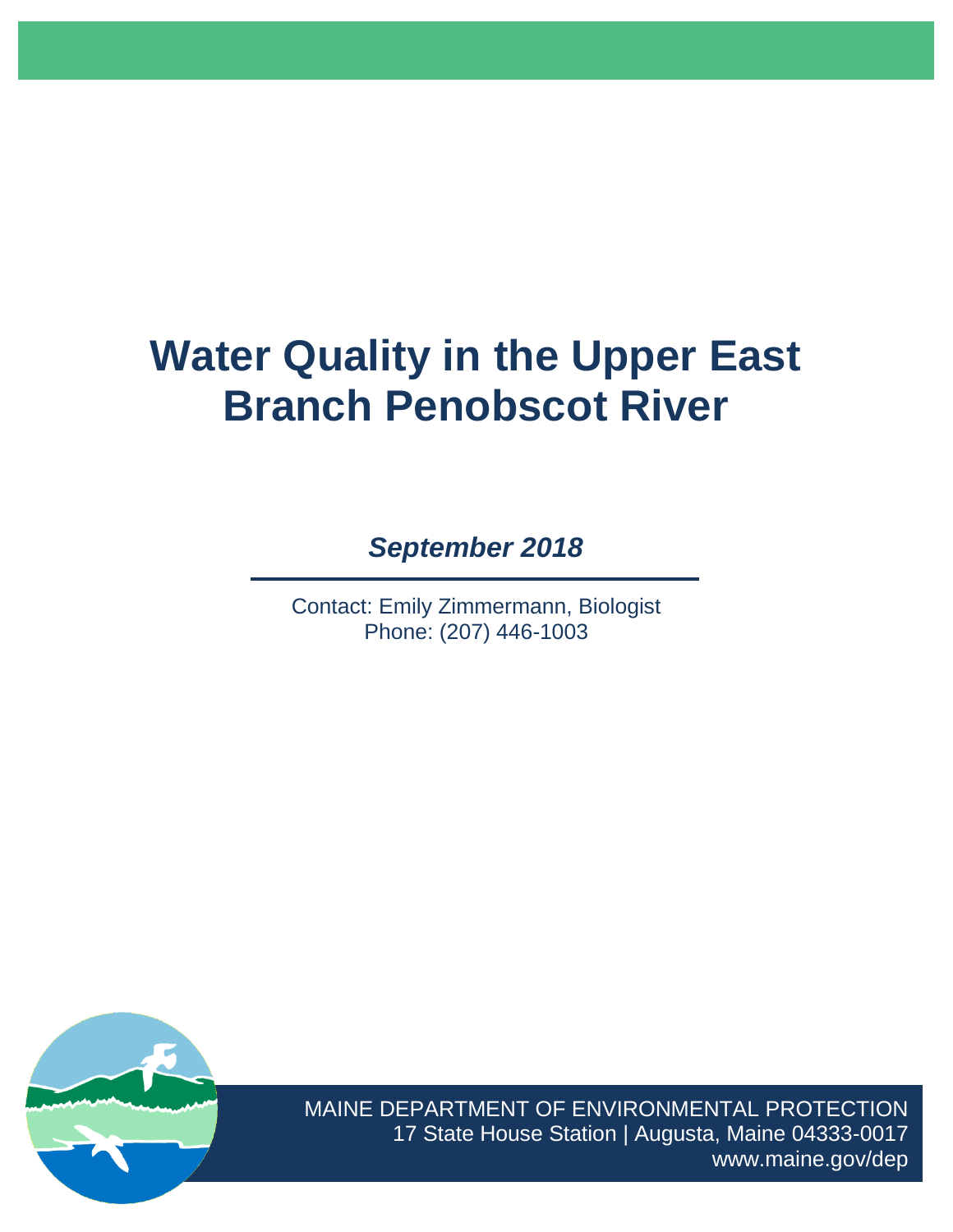# **Introduction**

Despite the restoration efforts of numerous groups since the 1970s, the population size of Atlantic salmon (*Salmo salar*) has remained low (USASAC 2017). Since 2012, two major dams were removed from the main stem of the Penobscot River and a bypass was constructed around a third dam, improving access to nearly 2000 miles of habitat (PRRT 2018). The Maine Department of Marine Resources has been stocking juvenile salmon in the upper East Branch Penobscot River (hereafter referred to as East Branch) for approximately twenty years but productivity remains lower than expected. Matagamon Dam may have degraded the habitat by reducing the flushing effect from high seasonal flows, however habitat is still considered good for salmon rearing. Smallmouth bass (*Micropterus dolomieu*) are present in the East Branch, but not above Grand Pitch (Fig. 1). Several studies have documented that smallmouth bass prey upon juvenile salmon, in addition to outcompeting salmon for other resources as bass are more tolerant of varied conditions than salmon (Beitinger et al. 2000). This study investigated the hypothesis that water quality in the upper East Branch exceeds stress thresholds for salmon growth and feeding.

# **Methods**

# Study Location

The East Branch flows through an undeveloped watershed in northern Maine (Fig. 1), with conserved land for the entire river corridor in the study area, and abutting conservation land to the west, however the area has a history of industrial logging. The bedrock geology in the study area is predominantly marine sandstone and slate with extensive volcanic (rhyolite) and related sedimentary rocks near Bowlin and along the western edge of the drainage (MGS 2017). Surficial geology is primarily till with glaciofluvial deposits (sand, gravel, silt) near Matagamon and eskers and other moraines in the vicinity of the whole reach. In 2017, 507 adults returned to the Penobscot River watershed, 15% of which were of wild or naturally reared origin, resulting in an adult return rate of 1.7% of the conservation limit for spawner requirements (USASAC 2017). The median relative abundance of parr and young-of-year (YOY) in the Penobscot in 2016 was 1.12 and 1.71 CPUE, respectively (USASAC 2017). Two locations in the East Branch were monitored for water quality (Fig. 1), one at the bridge 900 m below Matagamon Dam, and one 15 km downstream, just upstream of the confluence with Bowlin Brook, and below Grand Pitch. Matagamon Dam is a 10-m tall top spill dam constructed in 1941 to replace a timber crib structure built in the 1880s, and it impounds 4,200 acres (Matagamon Lake Assoc. 2018).

# Water Chemistry

At each sample location, continuous monitoring devices were deployed May 31, 2017. Sondes were deployed just above the stream bottom in protective PVC casings anchored to two rebar stakes with a wire-coated cable attaching the sonde to a tree on the stream bank. Sondes were oriented parallel with the stream flow, with sensors facing downstream. Hourly measurements of temperature, specific conductance, pH, and dissolved oxygen (DO) were collected using YSI 6000 EDS sondes. Sondes were cleaned and calibrated every three weeks until retrieval on November 8, 2017. Continuous data were corrected as needed based on quality control procedures as described in DEP (2016). Grab samples for calcium, DOC, aluminum species, ANC, closed-cell pH, and air-equilibrated pH were collected at the end of July from each sample location, following the methods in Zimmermann (2018).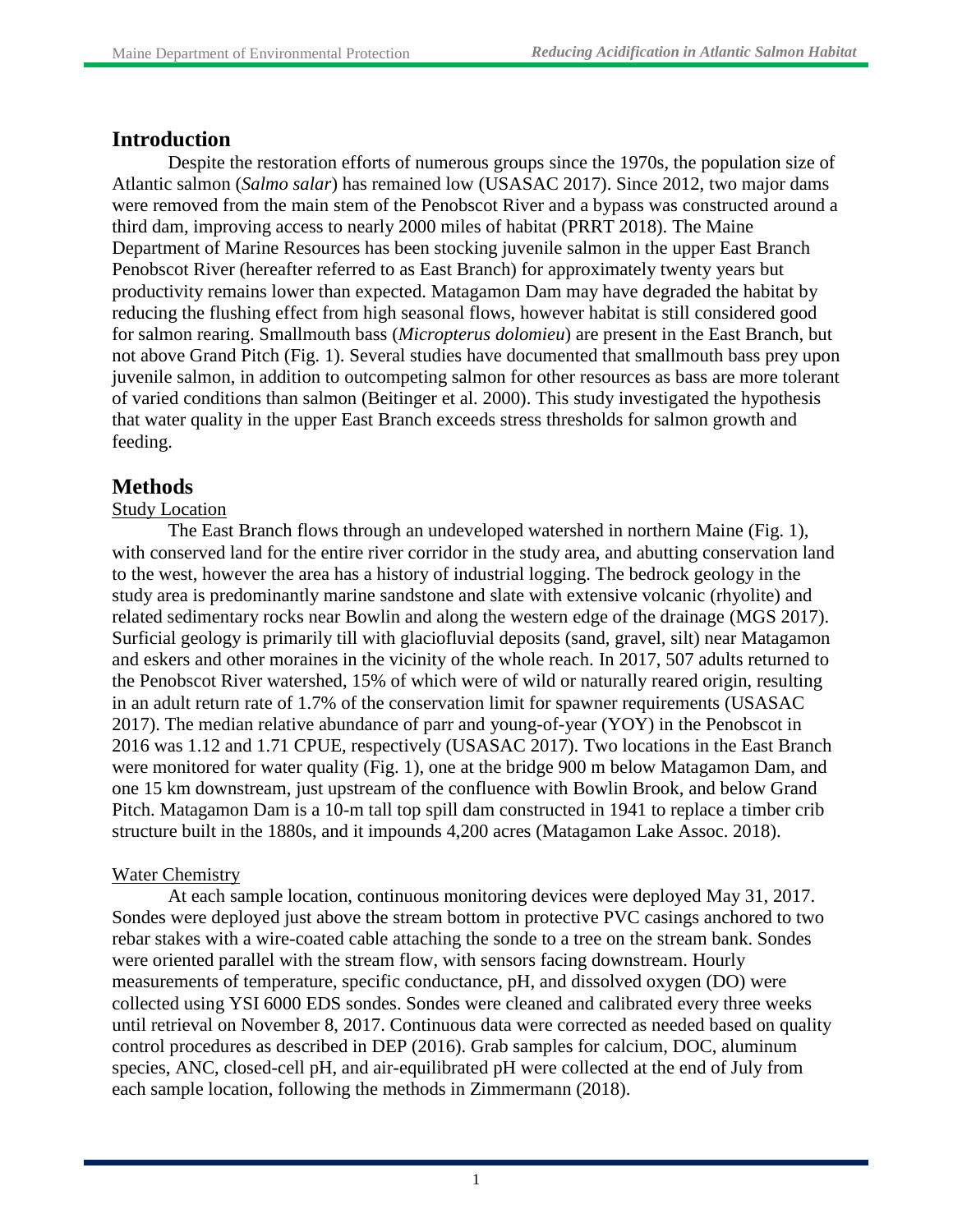

**Figure 1.** Map of the two study sites on the East Branch Penobscot River. The river corridor as well as the abutting land to the west are all in conservation.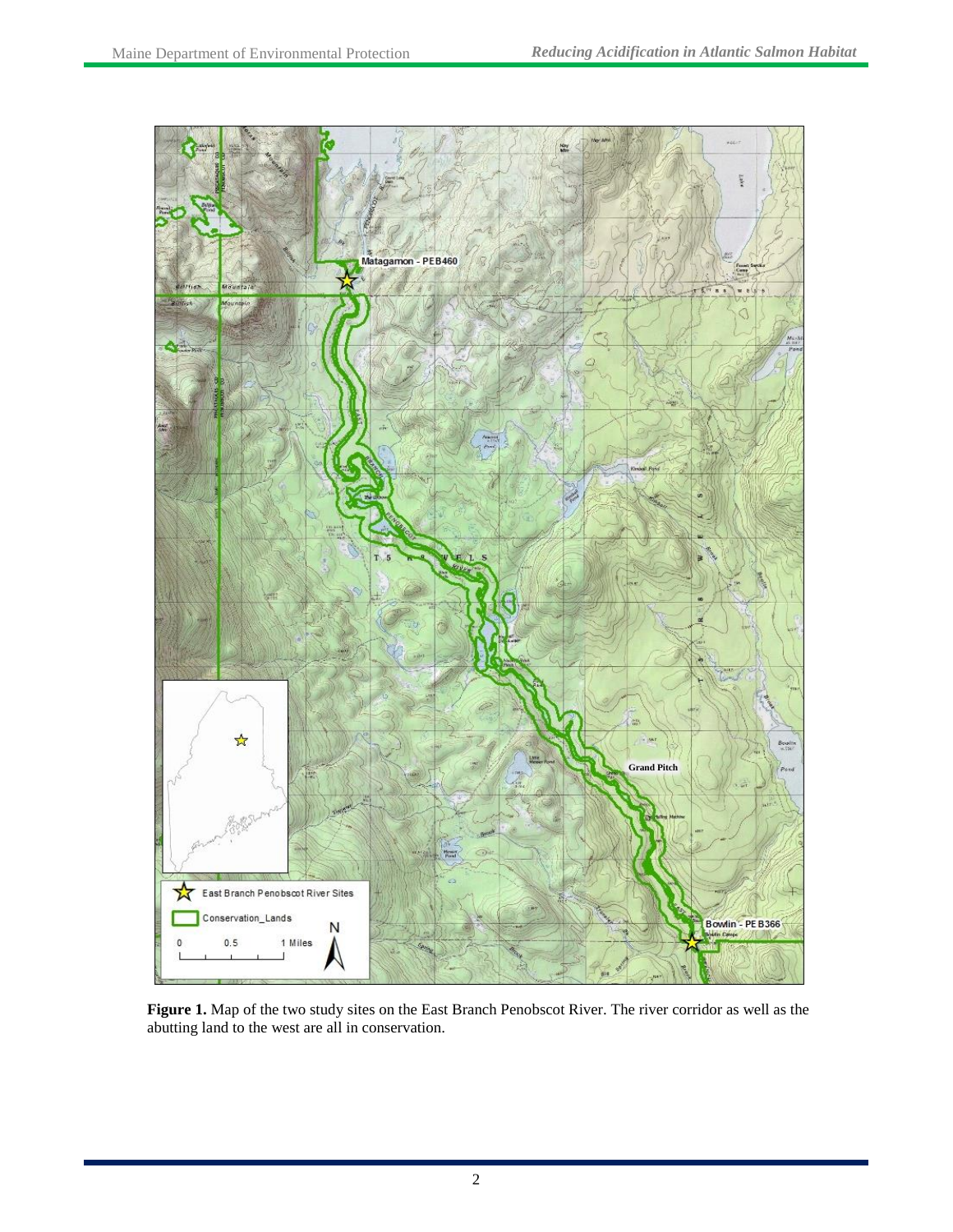# **Results and Discussion**

#### Weather

Eastern Maine experienced a moderate drought during summer 2017, with precipitation around 50% of normal levels, following a similar drought in 2016 (NOAA 2017). Droughtinduced low flows have significant impacts on stream water quality and aquatic biota. Low flows can reduce fish mobility, potentially trapping them in isolated pools where they could experience higher temperatures and lower dissolved oxygen, and reducing foraging opportunities. The influence of cold groundwater during low flows may reduce stream temperature.

## pH

At both sites, pH values remained above the state water quality criterion of 6.0 for the protection of aquatic life, keeping mostly within the circumneutral range (Fig. 2; 38 MRS Section 464.4.A.5). Bowlin was on average 0.5 units higher than the Matagamon site. The mean diel range in pH was  $0.36 \pm 0.20$ , with the maximum diel range of 1.03 occurring in August at Matagamon. A decline in pH occurred after more than 160 mm of rain fell in 48 hours in late October (Fig. 2), although the response varied at each site. Bowlin showed a sharp drop of 0.5 units, and after three days increased 0.3 units, where it stayed for at least 10 days. Matagamon showed a gradual decline of 0.2 units, remaining low for 9 days before recovering to pre-rainfall levels. The Matagamon Dam spills surface water, which may have prolonged the impact of the rain event at the upstream site. The minimum pH observed during the episodic depression (6.27) was above the threshold of 6.2, below which harmful impacts to salmon populations have been observed (Monette et al. 2008). Therefore, the episodic depression of pH is not expected to have any adverse impact on salmon in the study area.



**Figure 2.** Hourly pH and local rainfall. Rainfall data from Weather Underground station KMESHERM2.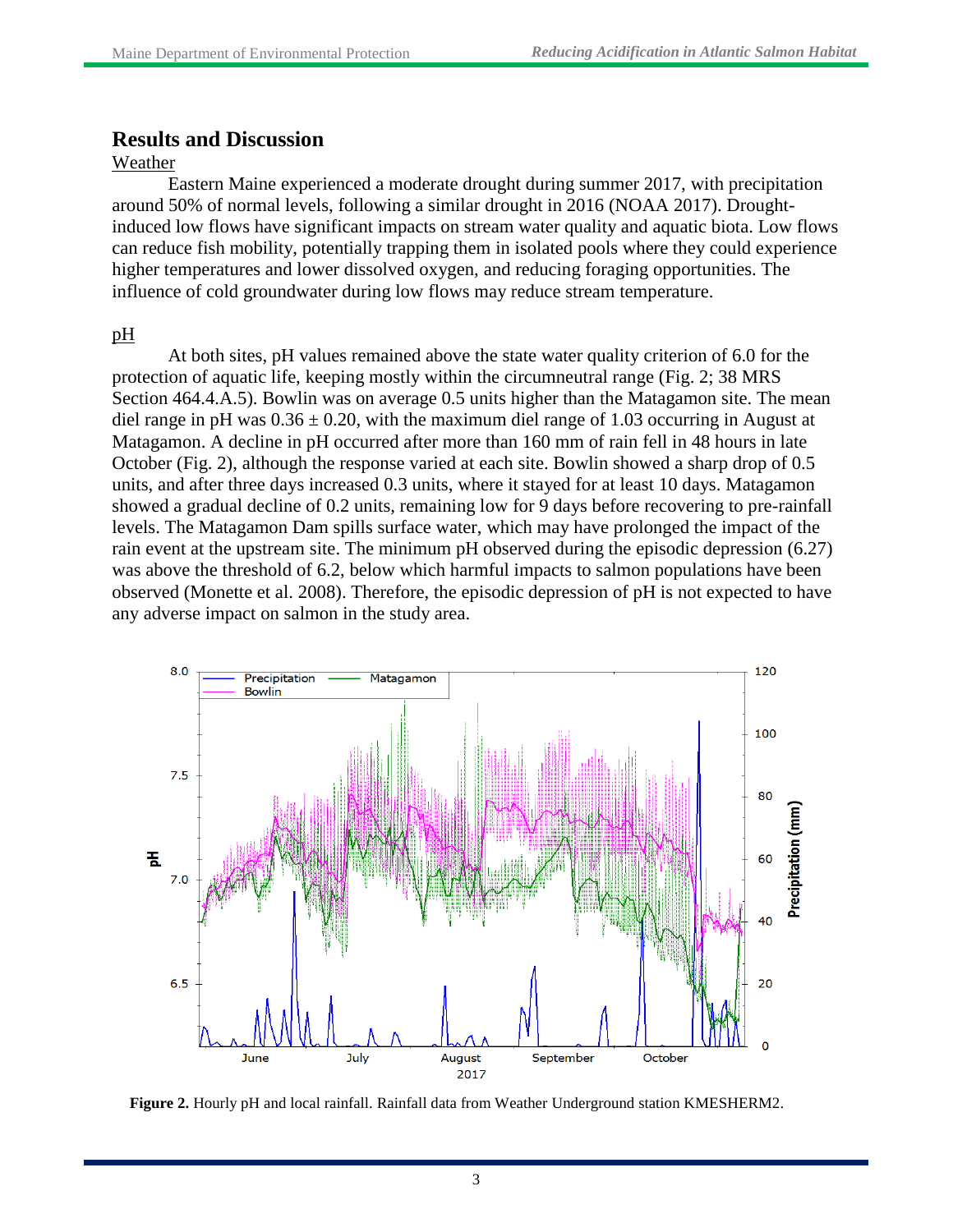#### Stream Temperature

Across both sites, temperatures were above the threshold for optimal growth of 20°C for 36% of the study (Fig. 3; EPA 1986). The stress threshold of 22.5°C was exceeded only 6% and 8% of the time, at Bowlin and Matagamon respectively (Elliott and Hurley 1997; Stanley and Trial 1995). The maximum temperature for salmon survival of 27°C was never exceeded, and temperatures remained within or below the 16-



**Figure 3.** Mean hourly temperature across all study sites.

19°C preferred temperature range for 52% of the study (Stanley and Trial 1995). Temperature exceedances observed in 2017 are very similar to the mean exceedance at Whetstone Falls (26 km downstream from the Bowlin site) from five previous years (2001-2004 and 2009) for all three thermal thresholds (SHEDS 2018). Thermal stress is likely during the warmest months (July to August), when temperatures remained above 22.5°C for 12 hours on average, with a maximum duration of 1.75-3.5 days, at Bowlin and Matagamon, respectively. Diel fluctuations were smaller at Matagamon (1.3  $\pm$ 

0.6°C) compared with Bowlin  $(2.5 \pm 1.0^{\circ} \text{C})$ . Diel fluctuations are not expected to provide thermal refugia for salmon in this reach of the river, however there are some minor tributaries and other potential cold water refugia available for fish. Limited growth is likely for any salmon within the study reach during July and August.

#### Dissolved Oxygen (DO)

DO levels were within a healthy range for fish and aquatic life, and remained well above the Maine Water Quality Standard criterion value of 7 mg/L, which is also the



**Figure 4.** Hourly dissolved oxygen and local rainfall (Weather Underground station KMESHERM2). Gap in data record due to instrument malfunction.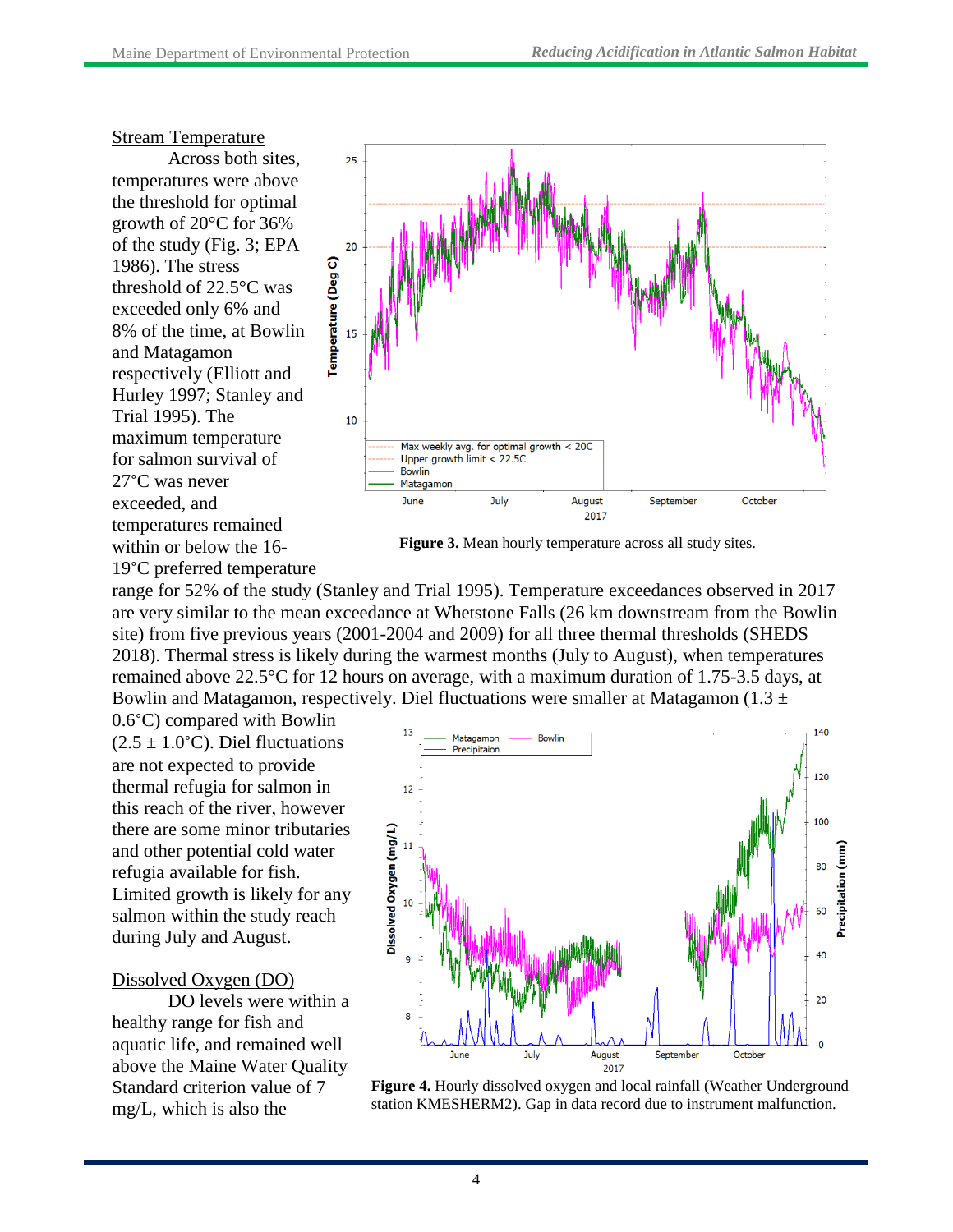preferred threshold for salmon (Fig. 4; 38 MRS Section 465.2.B Stanley and Trial 1995). Mean DO for the study period was higher at Matagamon  $(9.5 \pm 1.1 \text{ mg/L})$ compared with  $9.2 \pm 0.5$  mg/L at Bowlin), however in the early summer DO was higher at Bowlin.

## Specific Conductance

Hourly specific conductance was very similar at the two sites, with an overall mean of  $29.0 \pm 2.5 \,\mu\text{S/cm}$ (Fig. 5), and similar to Matagamon Lake (data from DEP Lake Assessment Section). Rain events did not



**Figure 5.** Hourly specific conductance and local rainfall (Weather Underground station KMESHERM2).

have a significant impact on specific conductance. The large spikes in June occur in both deployed sondes (increased specific conductance at Bowlin, and decreased at Matagamon), ruling out the possibility the signal was due to equipment malfunction. The spikes do not correlate with a significant precipitation event. A discharge from Matagamon Dam could possibly have resulted in a decrease in specific conductance at the upstream site, however this does not explain the corresponding increase at the downstream site. In addition, flows through the dam were reduced in late May-early June to assist with DMR's salmon restoration work, which does not support the decrease in specific conductance at Matagamon (P. Ruksznis, pers. comm.).

# Acid Neutralization Capacity (ANC)

ANC was slightly higher at Bowlin (230.0 μeq/L, 11.5 mg/L alkalinity) than at Matagamon (221.7 μeq/L, 11.1 mg/L alkalinity). Values at both sites were well above the threshold of acid sensitivity of 50 μeq/L (Driscoll et al. 2001), and the Norwegian 20-30 μeq/L critical limits for salmon (Baker et al. 1990; Lien et al. 1996; Kroglund et al. 2002). Higher ANC gives greater buffering capacity and correlates with higher pH (lower acidity), as seen at the study sites. It is expected that ANC would be lower during high flow events as a result of acidic rain. Alkalinity values (calculated from ANC) were similar to Matagamon Lake (data from DEP Lake Assessment Section). Alkalinity values were below EPA's recommended ambient water quality criteria (AWQC) of 20 mg/L, however this threshold does not apply where values are naturally lower (EPA 1986). Given the relatively undeveloped and protected nature of the watershed, low ANC is likely of natural and not anthropogenic origin.

# Calcium

Calcium was above the survival threshold for salmon of  $2 \text{ mg/L}$  (Baker et al. 1990; Baldigo and Murdoch 2007), and close to the suggested threshold of 4 mg/L to prevent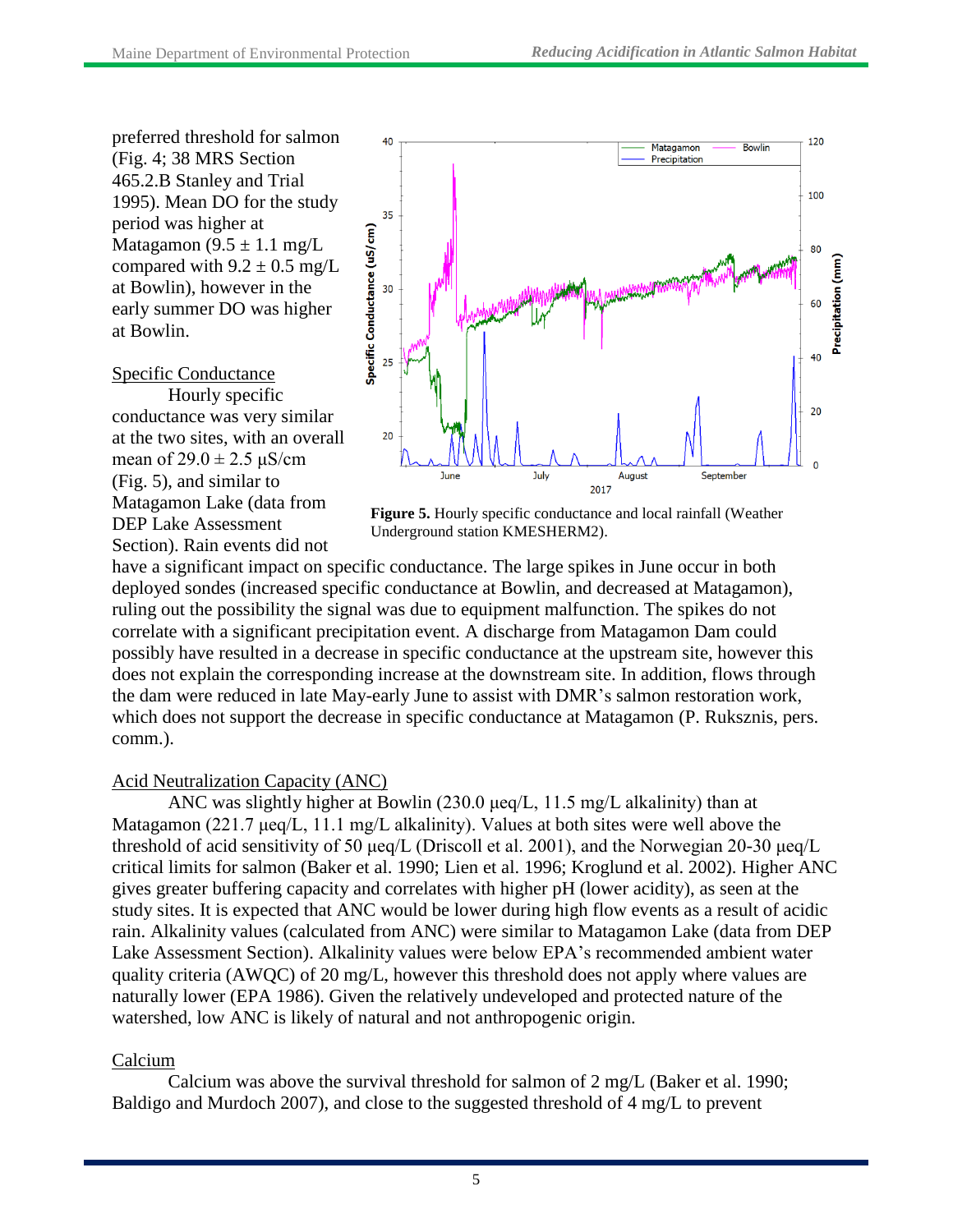deformities (M. Whiting pers. comm.). Summer base flow calcium was higher at Bowlin (3.78 mg/L) compared with Matagamon (3.57 mg/L). Calcium values were similar to those from circumneutral reference streams in Wales (Bradley and Ormerod 2002). Calcium buffers the detrimental impacts of exchangeable aluminum (Alx) by increasing the efficiency of ion regulation (Baldigo and Murdoch 2007; MacDonald et al. 1980). Some level of buffering of Alx is likely occurring in the study streams (Baker et al. 1990; Wood et al. 1990).

## Aluminum

Total aluminum was 40 μg/L at both sites, well below the Maine AWQC maximum of 750 μg/L and below the chronic criterion of 87 μg/L (DEP CMR Chapter 584). The solubility (and therefore toxicity) of aluminum increases as pH becomes more acidic or basic (EPA 2017), and toxicity also depends on the relative dominance of exchangeable aluminum (Lacroix and Kan 1986). Exchangeable aluminum (Alx, calculated as dissolved aluminum minus organically complexed aluminum) was very low at both sites during summer base flow (10.6 and 10.9 ug/L at Bowlin and Matagamon, respectively), representing approximately 26% of the aluminum species present, however values are expected to be higher during high flow events. These aluminum values are similar to data from other cool ecosystems underlain by a range of geological types (Haines et al. 1990), although the Alx percentage in Nova Scotian streams impacted by acid rain was much lower than the East Branch (Lacroix and Kan 1986). The dominant fraction was organic aluminum, as in Nova Scotian and Eastern Maine streams, which helps prevent major changes in aluminum speciation (Lacroix and Kan 1986, Zimmermann 2018). For protection of aquatic life, including macroinvertebrates, the European Inland Fisheries Advisory Commission (EIFAC) recommends that exchangeable aluminum should not exceed 0.015 mg/L at pH 5.0-6.0, even for short durations (Howells et al. 1990 as cited in Dennis and Clair 2012; Kroglund and Staurnes 1999; McCormick et al. 2009). The risk of sub-lethal stress in the study area due to high Alx is therefore unlikely.

# Dissolved Organic Carbon (DOC)

DOC was 6.35 mg/L at both sites. DOC has been shown to be a strong determinant of fish mortality (for brook trout, Baldigo and Murdoch 2007) and can be used as an indicator of organic acidity to determine the role of anthropogenic activity in acidic streams. DOC is strongly correlated with trends in deposition chemistry (precipitation) and catchment acid sensitivity (Monteith et al. 2007; Schiff et al. 1998 as cited in Clair and Hindar 2005). Where pH is low due to organic acids, the effects of mineral acidity and metal toxicity may be reduced (Garmo et al. 2014; Kroglund et al. 2008). The East Branch is a very clear river, with relatively low organic content and high pH, indicating a well-buffered system. Above pH 5.5, and at DOC concentrations greater than 2.0-5.0 mg/L, as measured in the East Branch, DOC can buffer against the toxic impacts of exchangeable aluminum, by binding the aluminum into inert organic complexes (Baldigo and Murdoch 2007; Kroglund et al. 2008; Tipping et al. 1991).

# **Conclusion**

The upper East Branch of the Penobscot River has good water quality for salmon growth and development, with values of pH, ANC, calcium, and Alx similar to those observed in the well-buffered tributary to the East Machias River, Barney Brook (Zimmermann 2018). Water quality at the two East Branch study sites were very similar to each other, although they exhibited varied responses to in-stream changes, such as rainfall, possibly due to the influence of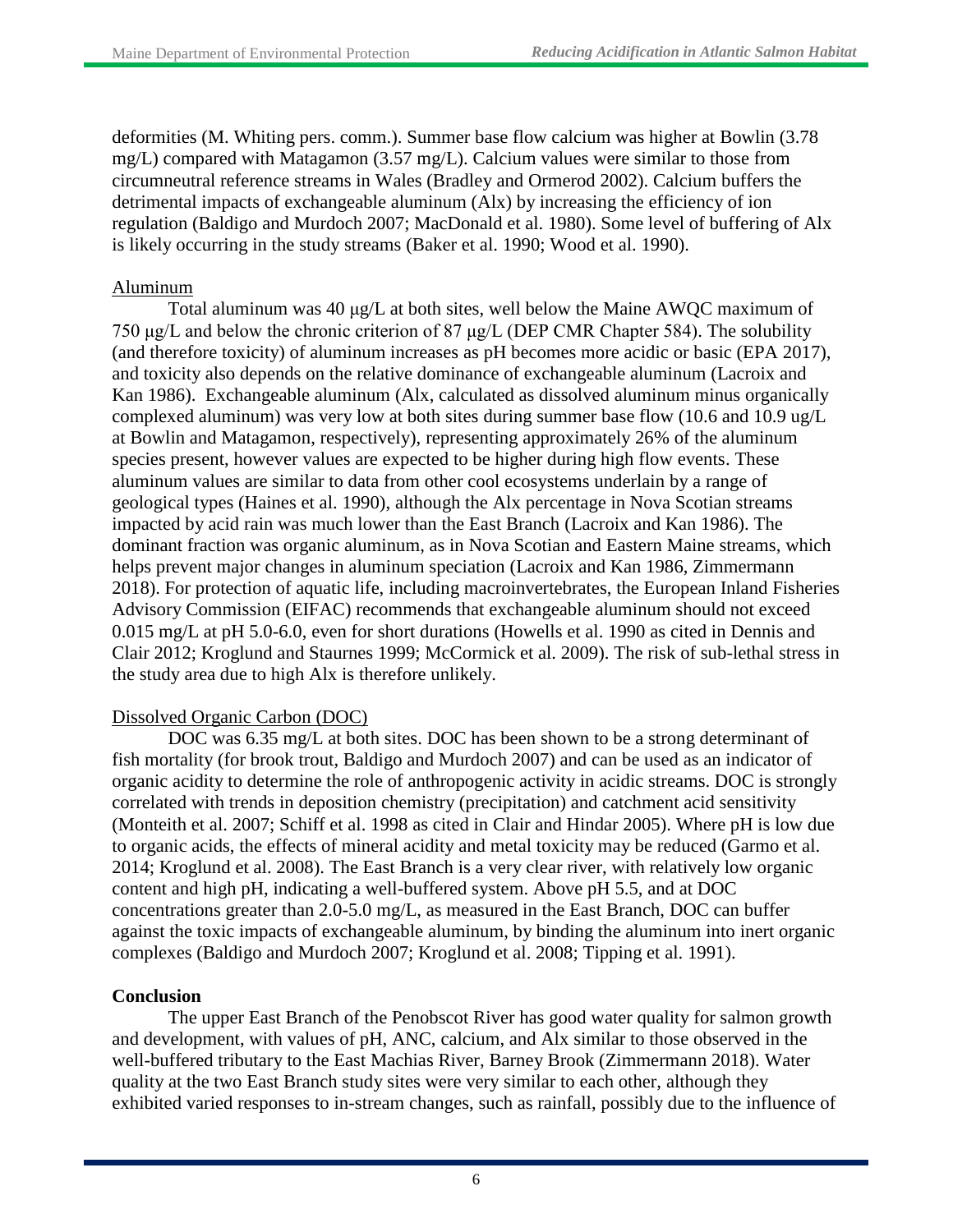Matagamon Dam upstream. Warm water temperatures throughout most of the summer could lead to sub-lethal stress or avoidance behavior in salmon. The most sensitive life stages of salmon (from hatch to swim up and smolts) are not present in this reach during most of the temperature maxima. However, sub-lethal stresses, such as thermal stress, are additive and can cause detrimental impacts to growth and survival.

## **Works Cited**

- Baker, J.P., Bernard, D.P., Christensen, S.W., Sale, M.J., Freda, J., Heltcher, K., Marmorek, D., Rowe, L., Scanlone, P., Suter, G., Warren-Hicks, W., and Welbourn, P. 1990. Biological effects of changes in surface water acid-base chemistry. NAPAP Report 13. In: National Acid Precipitation Assessment Program, Acidic Deposition: State of Science and Technology. Vol. II.
- Baldigo, B.P., and Murdoch, P.S. 2007. Effect of stream acidification and inorganic aluminum on mortality of brook trout (*Salvelinus fontinalis*) in the Catskill Mountains, New York. Canadian Journal of Fisheries and Aquatic Science. 54: 603-615.
- Beitinger, T.L., Bennett, W.A., and McCauley, R.W. 2000. Temperature tolerances of North American freshwater fishes exposed to dynamic changes in temperature. Environmental Biology of Fishes. 58: 237-275.
- Bradley, D.C., and Ormerod, S.J. 2002. Long-term effects of catchment liming on invertebrates in upland streams. Freshwater Biology. 47: 161-171.
- Clair, T.A., and Hindar, A. 2005. Liming for the mitigation of acid rain effects in freshwaters: a review of recent results. Environmental Reviews. 13: 91-128.
- Dennis, I.F. and Clair, T.A. 2012. The distribution of dissolved aluminum in Atlantic salmon (*Salmo salar*) rivers in Atlantic Canada and its potential effect on aquatic populations. Canadian Journal of Fisheries and Aquatic Science. 69: 1174-1183.
- Department of Environmental Protection Code of Maine Rules. Chapter 584: Surface Water Quality Criteria for Toxic Pollutants.
- Department of Environmental Protection 2016. Continuous Monitoring of Water Quality SOP, revision No. 1, effective date 6/7/2016.
- Driscoll, C.T., Lawrence, G.B., Bulger, A.J. Butler, T.J., Cronan, C.S., Eagar, C., Lambert, K.F., Likens, G.E., Stoddard, J.L., and Weathers, K.C. 2001. Acidic deposition in the Northeastern United States: sources and inputs, ecosystem effects, and management strategies. BioScience. 51.3: 180-198.
- Elliot, J.M., and Hurley, M.A. 1997. A functional model for maximum growth of Atlantic salmon parr, *Salmo salar*, from two populations in northwest England. Functional Ecology. 11: 592-603.
- Environmental Protection Agency. 1986. Quality Criteria for Water. EPA 440/5-86-001.
- Environmental Protection Agency. 2017. Draft Aquatic Life Ambient Water Quality Criteria of Aluminum. EPA-822-P-17-001.
- Garmo, Ø.A., Skjelkvåle, B.L., de Wit, H.A., Colombo L., Curtis, C., Fölster, J., Hoffmann, A., Hruška, J., Høgåsen, T., Jeffries, D.S., Keller, W.B., Krám, P., Majer, V., Monteith, D.T., Paterson, A.M., Rogora, M., Rzychon, D., Steingruber, S., Stoddard, J.L., Vuorenmaa, J., and Worsztynowicz, A. 2014. Trends in surface water chemistry in acidified areas in Europe and North America from 1990 to 2008. Water, Air, and Soil Pollution. 225: 1880.
- Haines, T.A., Norton, S.A., Kahl, J.S., Fay, C.W., Pauwels, S.J., and Jagoe, C.H. 1990. Intensive studies of stream fish populations in Maine. EPA/600/3-90/043.
- Kroglund, F., and Staurnes, M. 1999. Water quality requirements of smolting Atlantic salmon (*Salmo salar*) in limed acid rivers. Canadian Journal of Fisheries and Aquatic Sciences. 56: 2078-2086.
- Kroglund, F., Wright, R.F., and Burchart, C. 2002. Acidification and Atlantic salmon: critical limits for Norwegian rivers. Norwegian Institute for Water Research, Oslo. Report nr 111.
- Kroglund, F., Rosseland, B.O., Teien, H.-C., Salbu, B., Kristensen, T., and Finstad, B. 2008. Water quality limits for Atlantic salmon (*Salmo salar*) exposed to short term reductions in pH and increased aluminum simulating episodes. Hydrology and Earth Systems Sciences. 12: 491-507.

Lacroix, G.L., and Kan, K.T. 1986. Speciation of aluminum in acidic rivers of Nova Scotia supporting Atlantic salmon: a methodological evaluation. Canadian Technical Report of Fisheries and Aquatic Sciences, 1501.

Lien, L., Raddum, G.G., Fjellheim, A., Henriksen, A. 1996. A critical limit for acid neutralizing capacity in